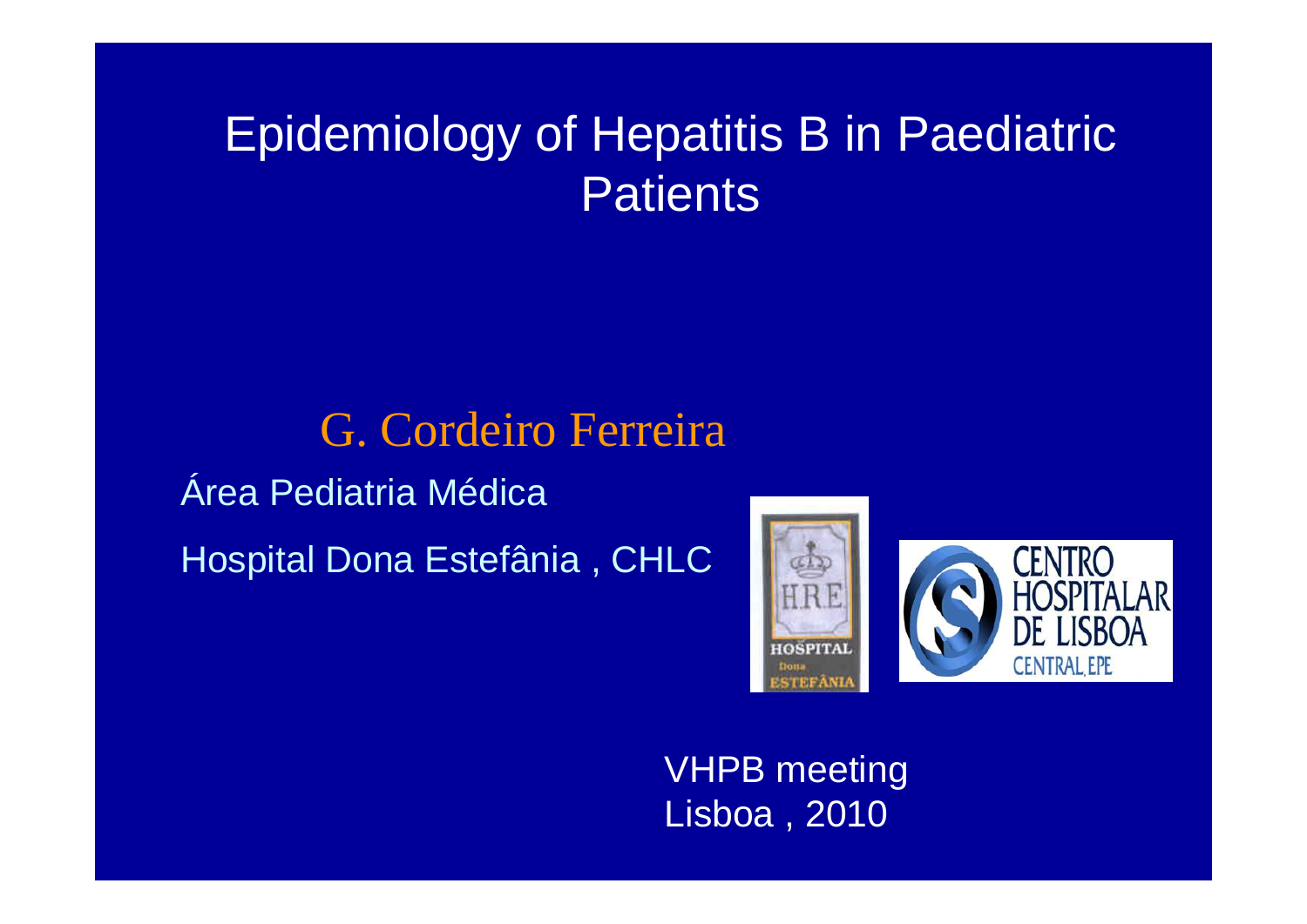#### Hepatitis B - Notifications

#### **REGIÕES E SUB-REGIÕES\***

|                  |                          |                  | 2004 2005 2006 2007 2008 |                  |                          |
|------------------|--------------------------|------------------|--------------------------|------------------|--------------------------|
| <b>Norte</b>     | 33                       | 24               | 17                       | 22               | 21                       |
| <b>Centro</b>    | 18                       | 12               | $\boldsymbol{9}$         | 9                | 6                        |
| Lisboa e V. Tejo | 31                       | 50               | $\overline{11}$          | <b>20</b>        | 18                       |
| <b>Alentejo</b>  | $\sqrt{5}$               | $\boldsymbol{4}$ | $\overline{2}$           | $\boldsymbol{3}$ | 1                        |
| <b>Algarve</b>   | 6                        | $\overline{2}$   | 1                        | 7                | 4                        |
| <b>Acores</b>    | $\overline{\mathbf{3}}$  | $\overline{4}$   | $\overline{2}$           | 6                | $\overline{3}$           |
| <b>Madeira</b>   | $\overline{\phantom{a}}$ | 1                | $\overline{\phantom{0}}$ | $\overline{2}$   | $\overline{\phantom{a}}$ |
|                  |                          |                  |                          |                  |                          |

**Portugal** *96 97 42 64 53*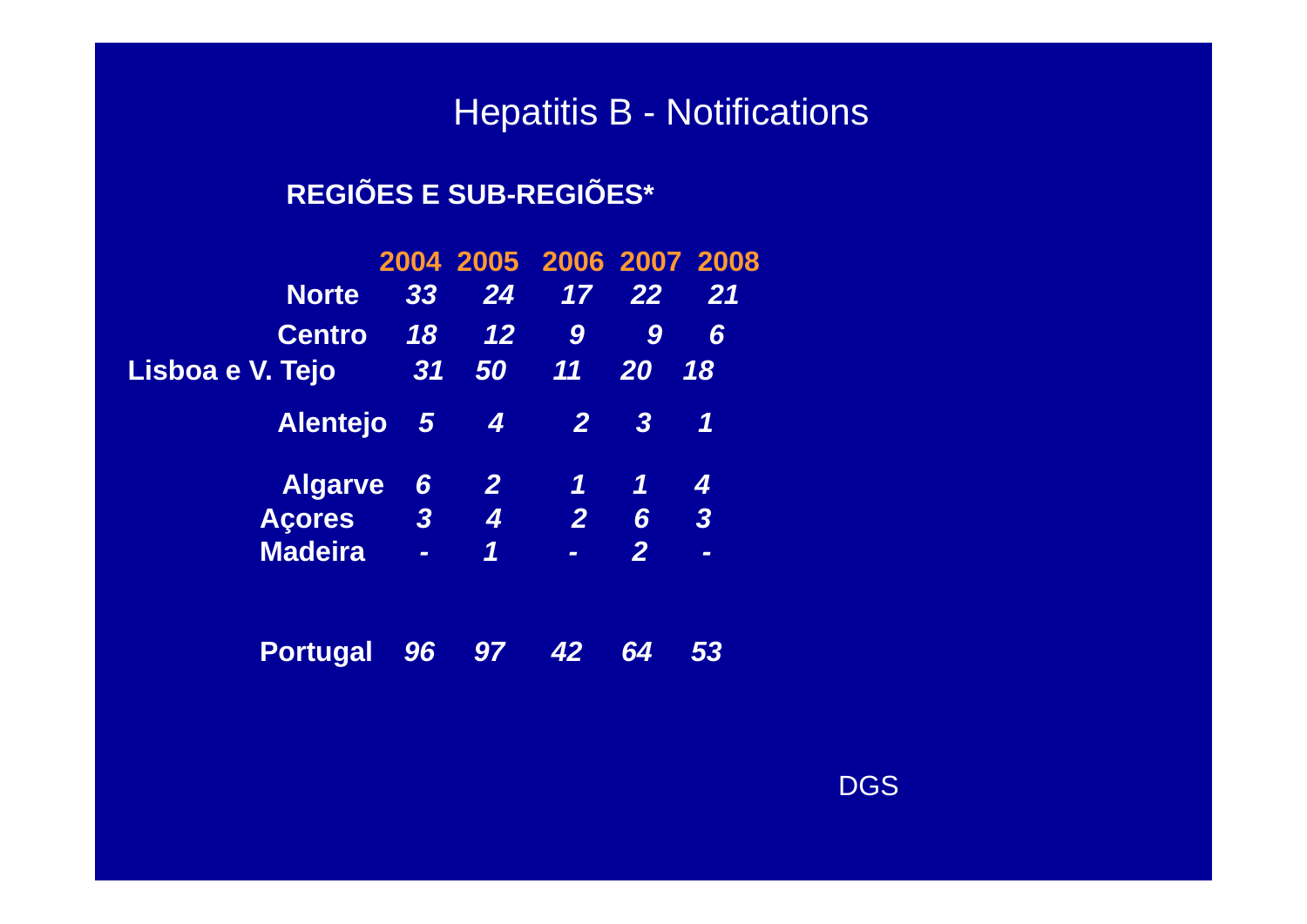## Hepatitis B – Notifications age groups

|                       | 2004 |     | 2005                |            | 2006         |            | 2007         |              | 2008       |  |
|-----------------------|------|-----|---------------------|------------|--------------|------------|--------------|--------------|------------|--|
| <b>GRUPOS ETARIOS</b> |      |     |                     |            |              | M          |              | N            |            |  |
| المتعمل               |      |     | <b>The Contract</b> | <b>COL</b> |              |            |              |              | <b>COL</b> |  |
|                       |      |     | man i               |            | <b>COLOR</b> |            | <b>COLOR</b> | <b>STATE</b> |            |  |
| 54                    |      | ŋ   |                     |            |              | <b>COL</b> |              |              |            |  |
| 15.24                 |      | . . | n.                  | q          | m            | m          |              | в.           |            |  |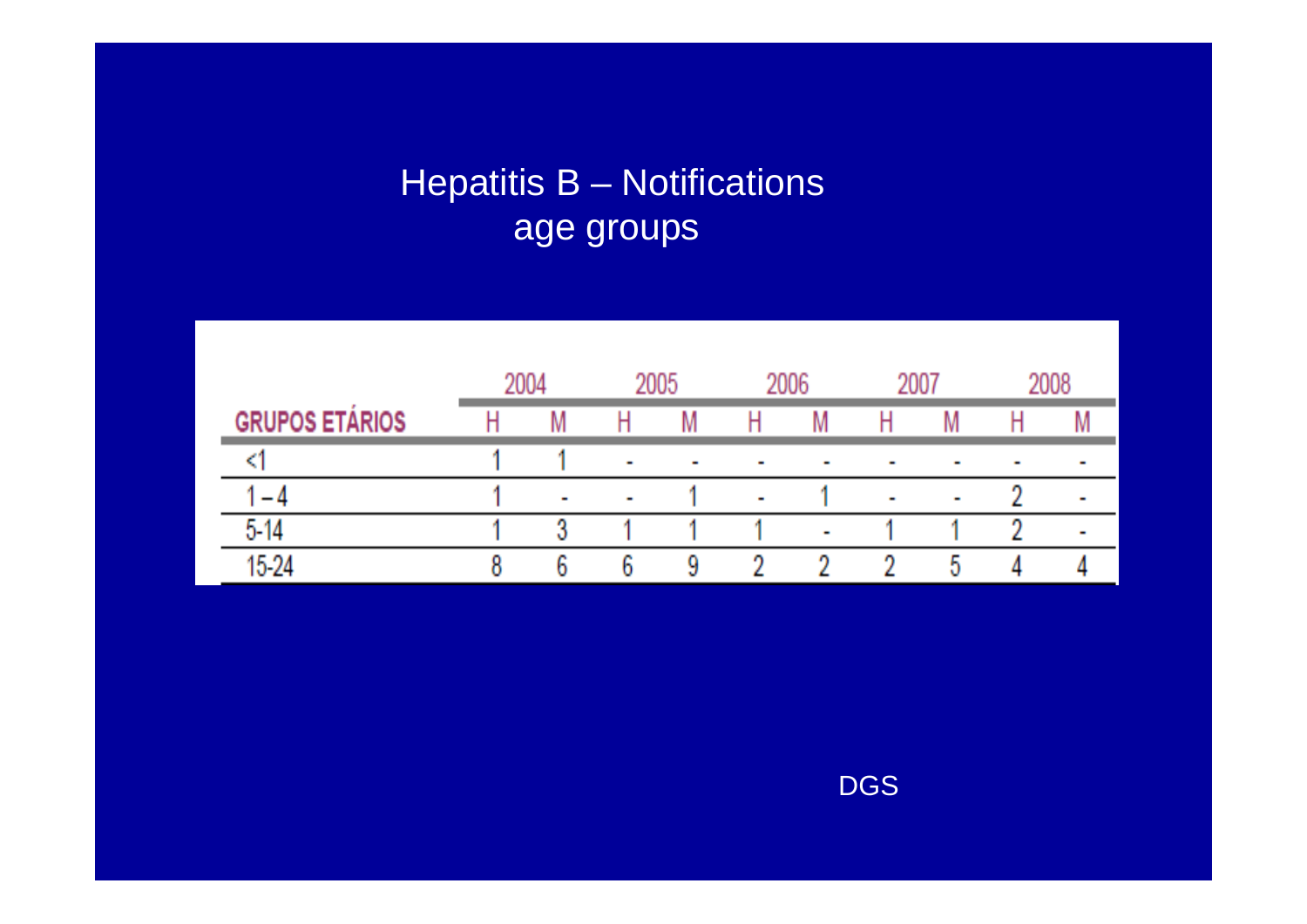

Data from 6 Paediatric Gastroenterology Units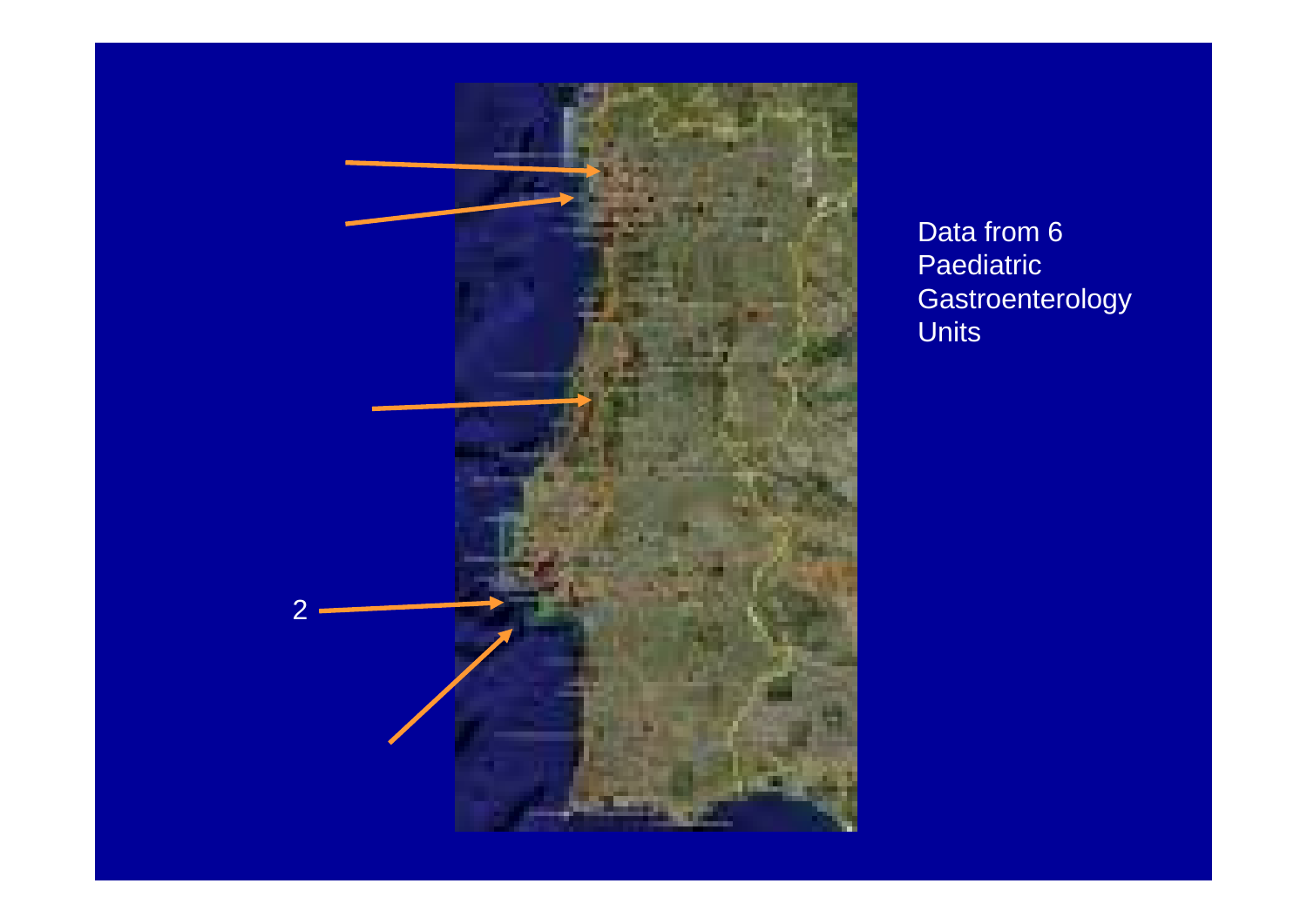Patients in follow up : 114

Present age : 13,5 +/- 3,96 y (3y-22y)

Age at diagnosis : 5,86 +/- 4,26 y (0,5y-16y)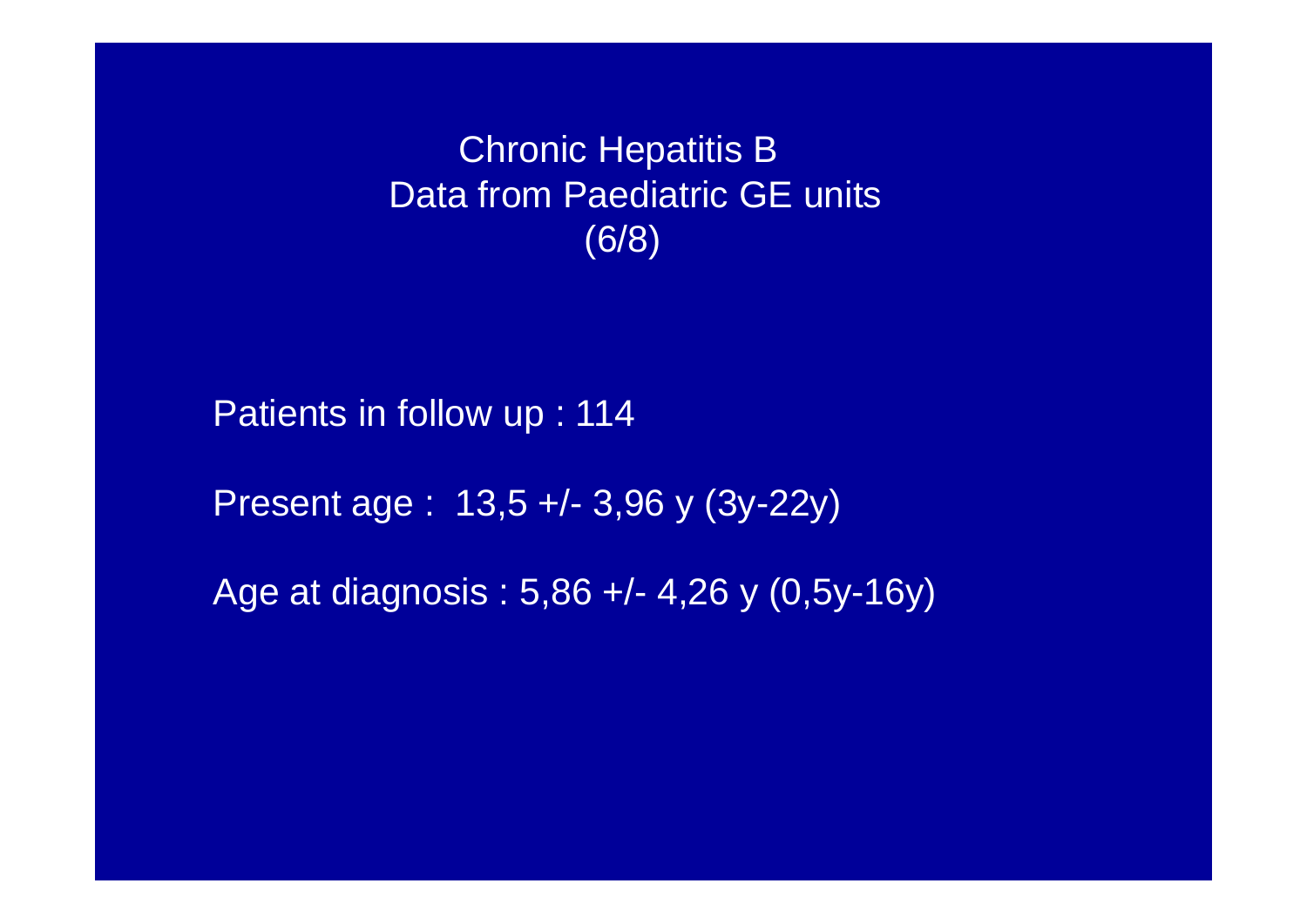

**Gender**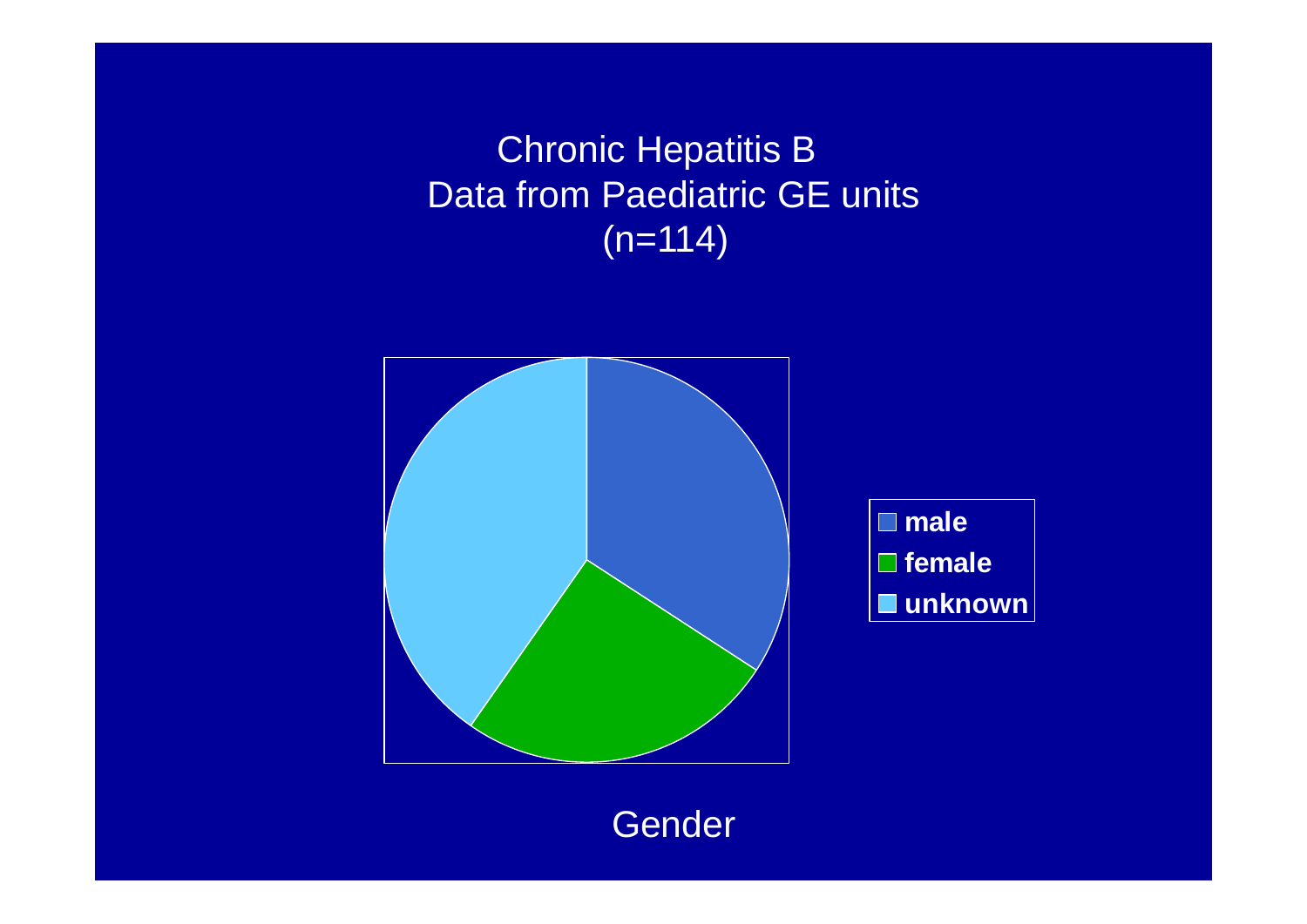



#### Ethnic origin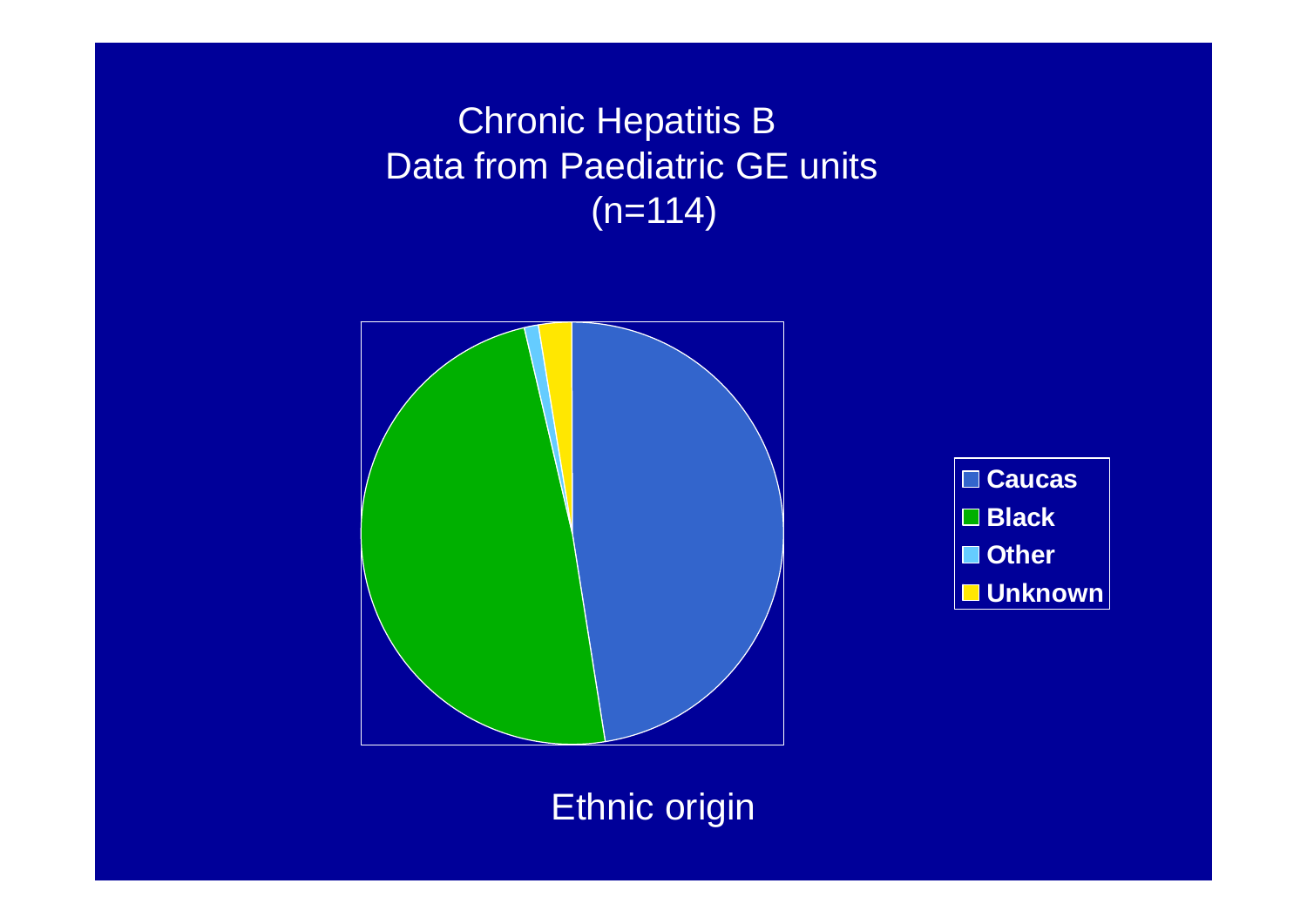

Origin of foreign patients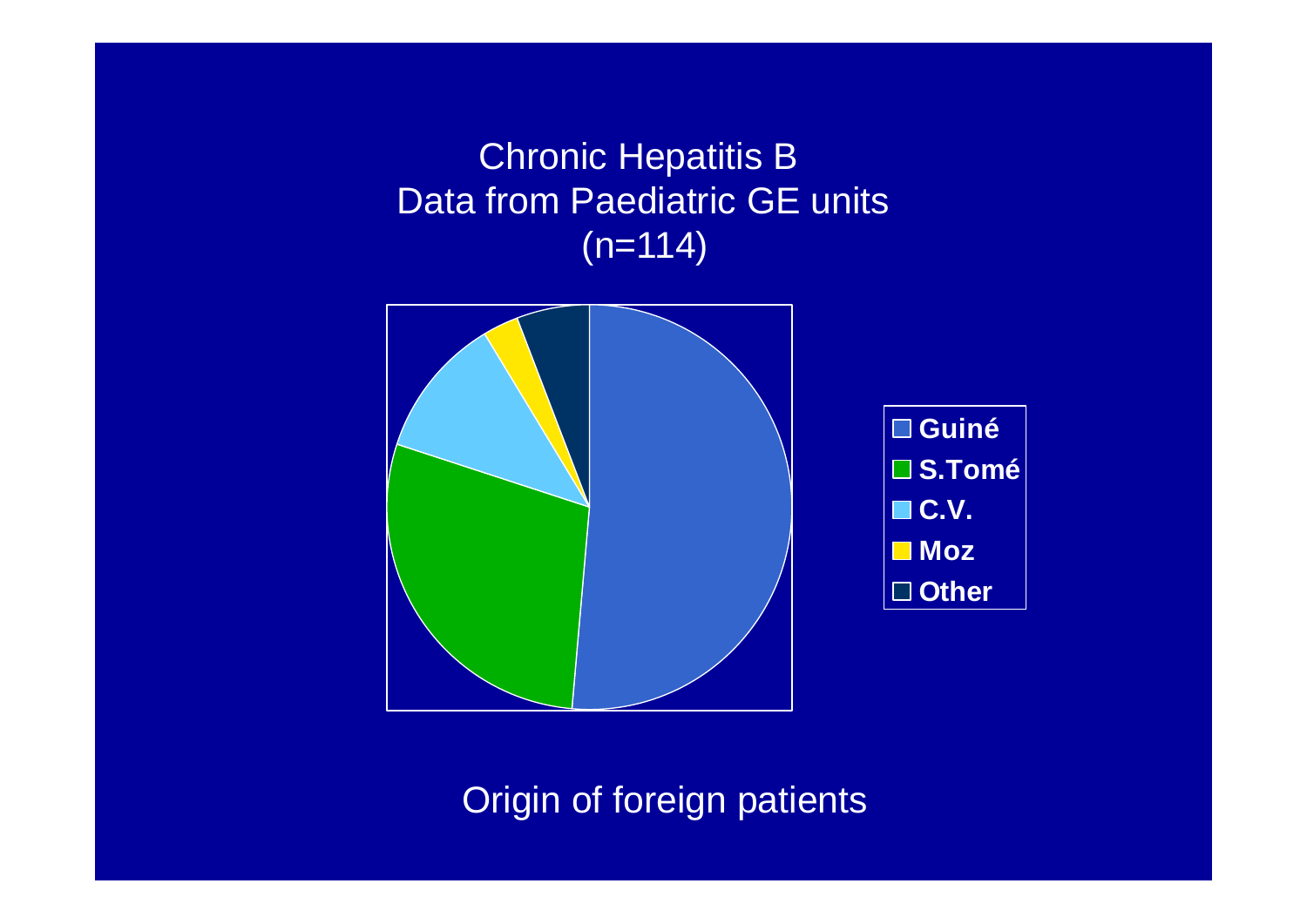

#### Source of infection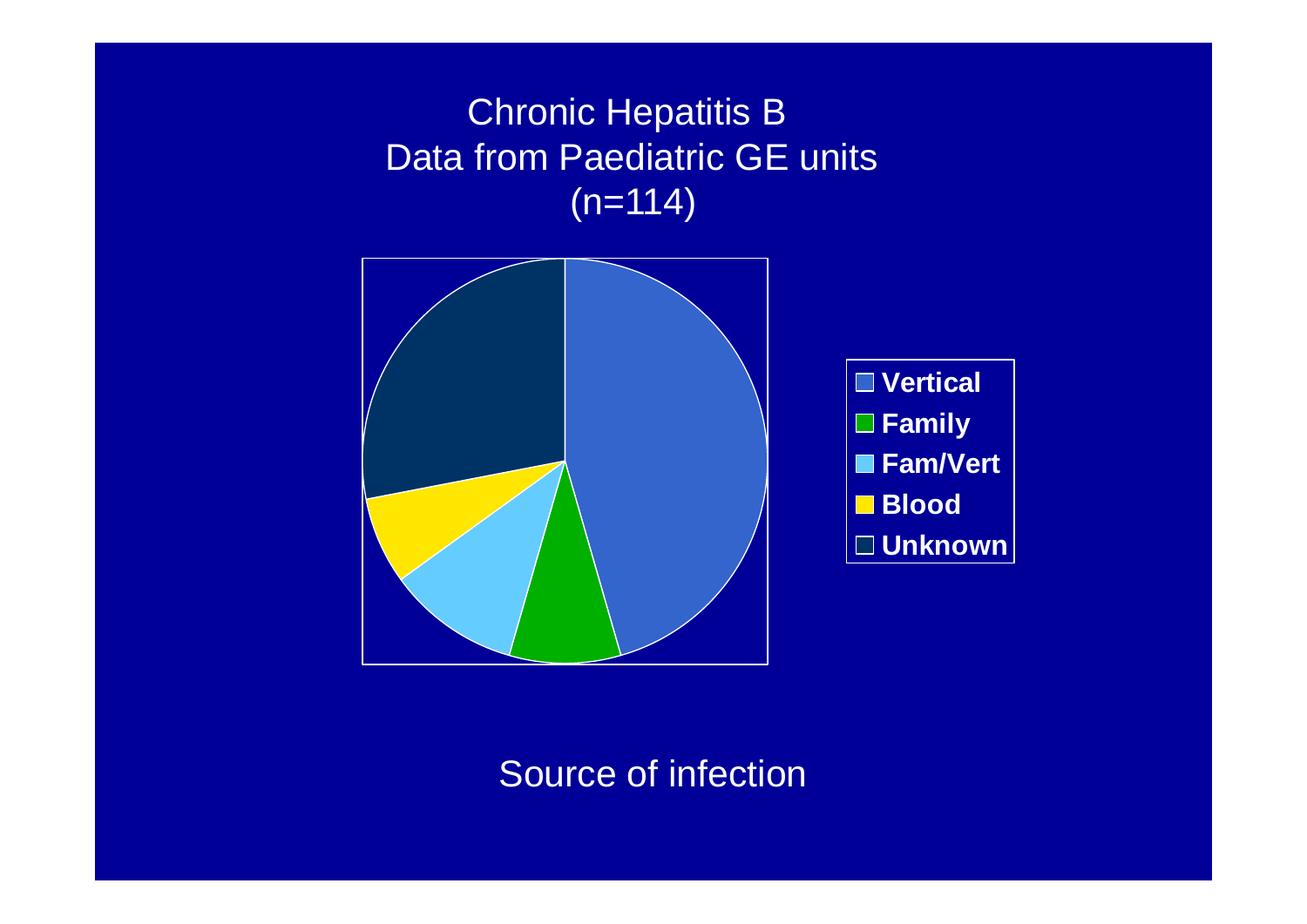Vaccinal escape / failure : 17

Genotypes : A : 5 D : 6 E : 4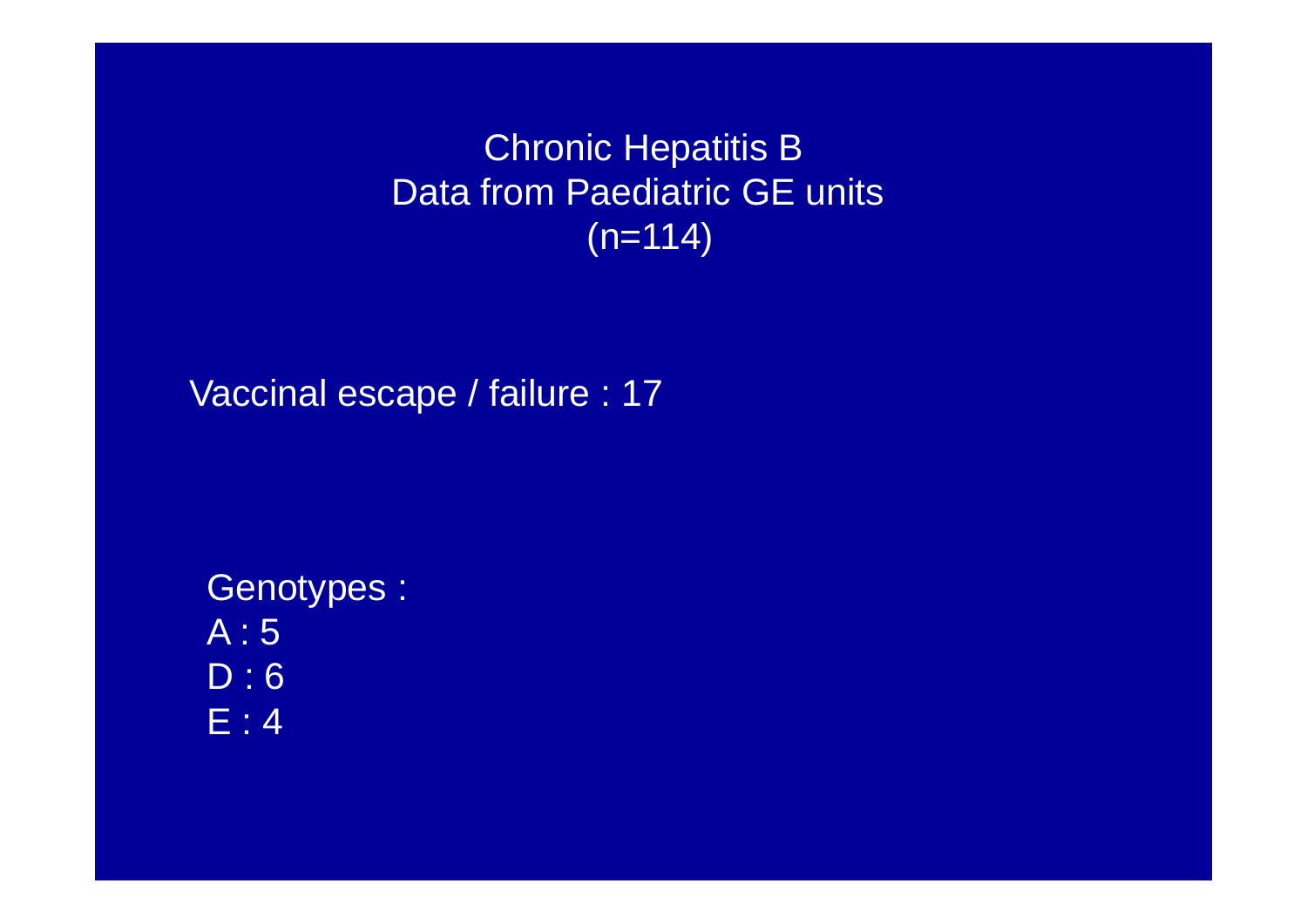> **Treatment** n=38 (33%)

Lamivudin : 18

Interferon a : 9

Inf/Lamivudin : 7

Lamivudin/Adefovir : 2

Adefovir : 2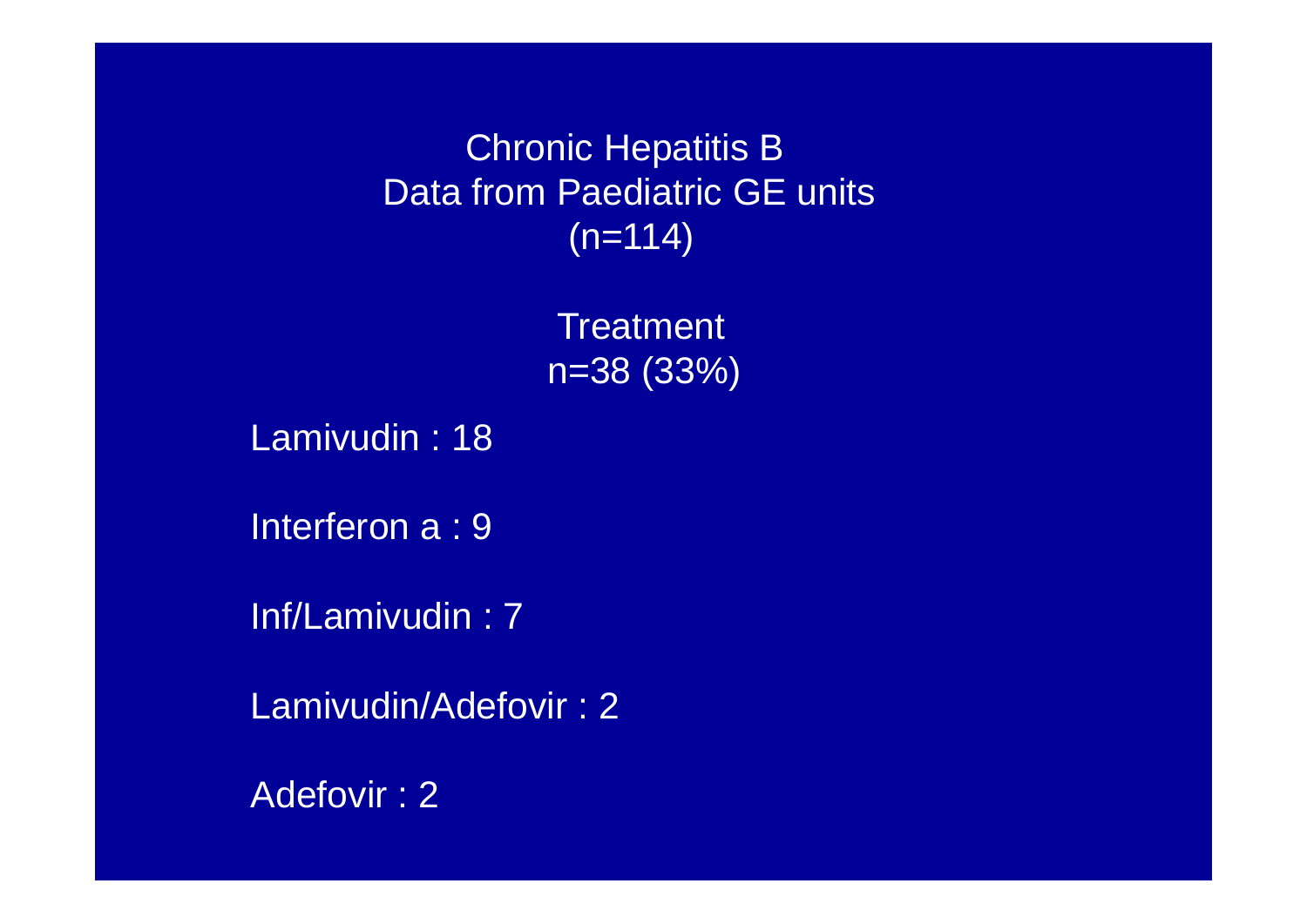Treatment outcomes

Complete response : sustained viraemia disappearance

Partial response : decreased viraemia and/or liver enzymes normalization

No response : no decrease in viraemia and abnormal liver enzymes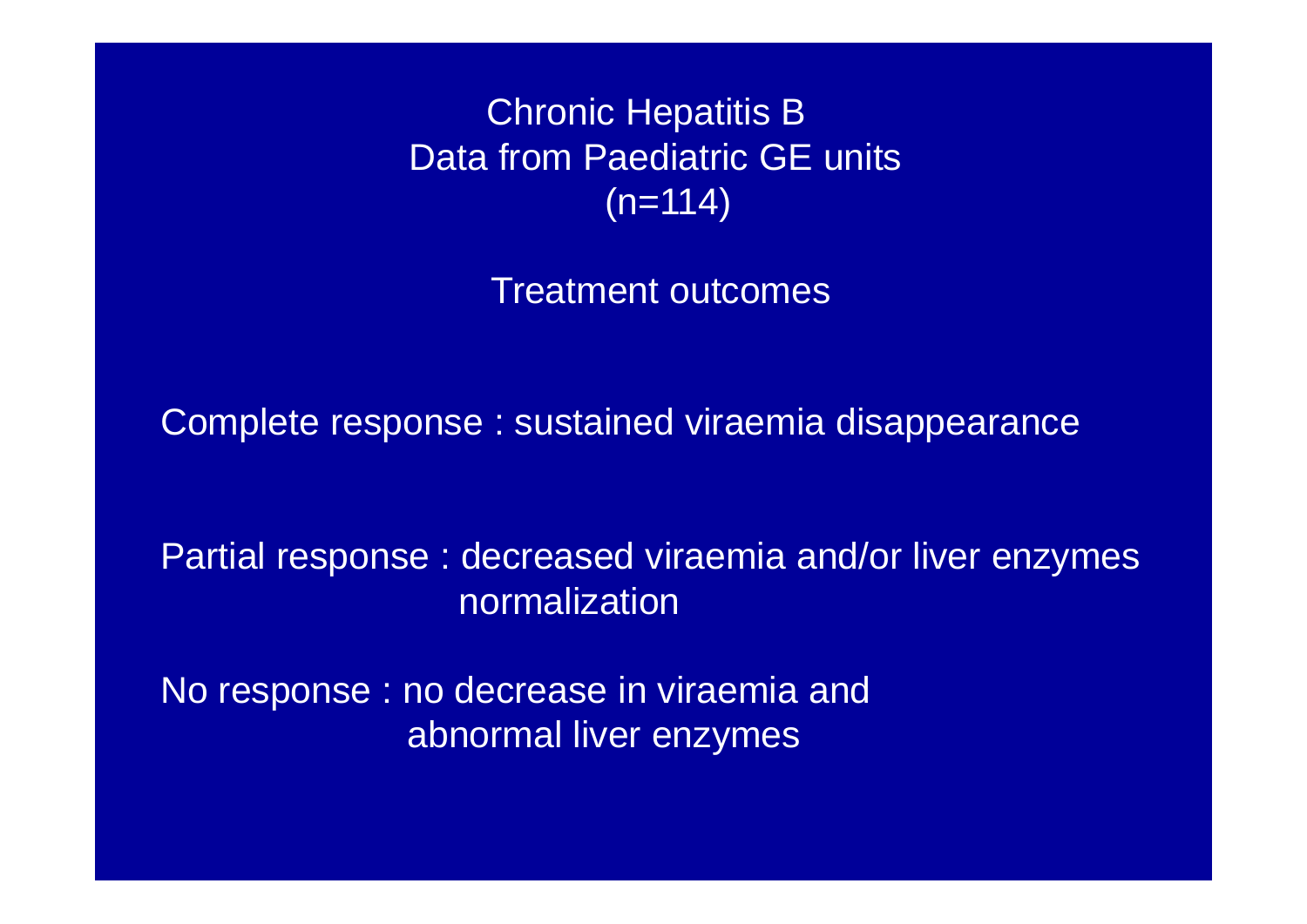> Treatment outcomes (n=38)

Complete response : 15

Partial response : 21

No response : 1

Lost : 1